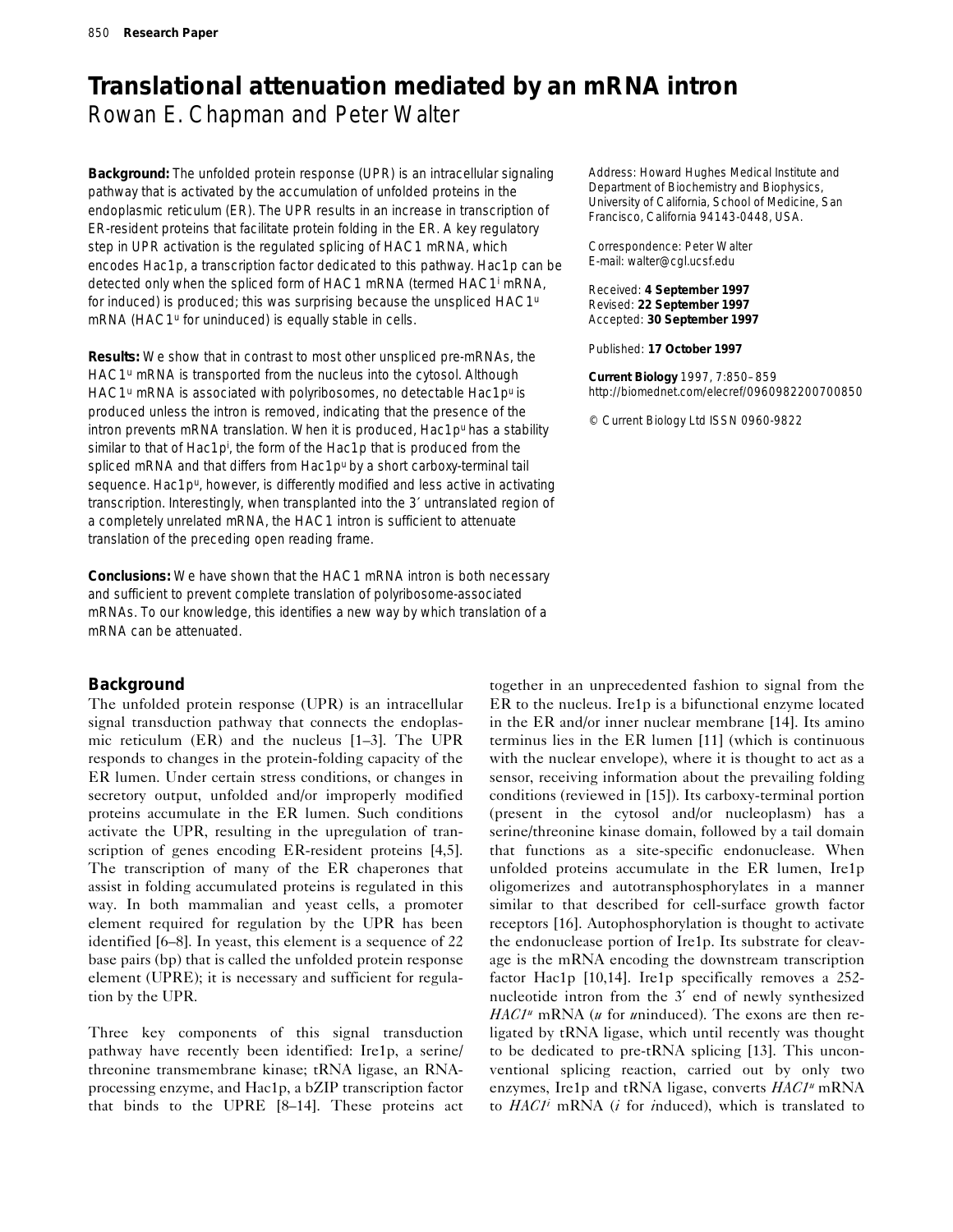produce the active transcription factor Hac1p<sup>i</sup>. We consider it likely that *HAC1* mRNA in UPR-induced cells becomes spliced before or as it exits from the nucleus, which is consistent with the described localization of tRNA ligase to the nuclear pore [17].

The *HAC1* mRNA intron has no similarity to introns removed by the conventional splicing machinery [13,14]. This is not surprising in view of the fact that it is processed by different enzymes. Secondary structure predictions suggest that the cleavage sites are located in symmetrical stem–loop structures. The sequence of these predicted stems extends a small distance either side of the 252-nucleotide intron. It has been proposed that this symmetrical structure might reflect binding of Ire1p as a dimer to the *HAC1<sup>u</sup>* mRNA, with each endonuclease active site recognizing a single stem–loop [14]. In each case, a single G residue is required for cleavage at that splice junction. Additional features within or adjacent to the intron that are required for recognition by the splicing machinery remain to be determined.

Unlike other pre-mRNAs that are spliced by the spliceosome, *HAC1u* mRNA is stable in yeast cells [8,10]. Its sequence predicts that it encodes a protein Hac1p<sup>u</sup>, differing in its carboxy-terminal tail from the active form Hac1pi , the protein produced from the spliced *HAC1i* mRNA. As a result of splicing of *HAC1* mRNA, the nucleotide sequence encoding the predicted Hac1pu carboxy-terminal tail is removed and replaced by the sequence encoding the Hac1pi tail [10]. *In vivo*, however, no Hac1pu can be detected. This makes the splicing event a key regulatory step in the UPR: the required transcription factor is only present in cells that express spliced *HAC1i* mRNA.

Several models could explain the lack of detectable Hac1pu in yeast cells. Previous data suggested that both Hac1pi and Hac1pu are actively translated, as the two forms of *HAC1* mRNA co-migrate with polyribosomes when cell extracts are analyzed by sucrose density gradient centrifugation [10]. To explain this data we previously suggested that the Hac1pu carboxy-terminal tail causes this form of the protein to be extremely unstable. As both forms of Hac1p are rich in PEST sequences (regions with an abundance of the amino acids Pro, Glu, Asp, Ser and Thr, which have been shown to destabilize proteins by targeting them for degradation), we predicted that this instability would be conferred by increased recognition of  $Hac1p^u$  by the ubiquitin–proteasome degradation system. This is supported by data showing that mutants in the ubiquitin-conjugating enzymes Ubc4p and Ubc5p activate the UPR in a *HAC1*-dependent manner [10]. This activation is independent of *IRE1*; thus it must be caused by Hac1p<sup>u</sup> as no *HAC1* mRNA splicing occurs in cells lacking Ire1p.

A prediction from this model is that Hac1p<sup>u</sup> should be stabilized in a ∆*ubc4* ∆*ubc5* ∆*ire1* mutant yeast strain. When this prediction was tested, however, only trace amounts of Hac1p<sup>u</sup> could be detected and, moreover, this low level of expression depended upon overexpression of *HAC1u* mRNA [10]. We therefore decided to reinvestigate the regulation of Hac1pu production and degradation. Here we show that degradation of  $Hac1p<sup>u</sup>$  is not the primary way in which Hac1p<sup>u</sup> levels are kept limiting in normally growing cells when the UPR is not induced. Rather we find that, because of the presence of the *HAC1* intron, the translation of *HAC1u* mRNA is severely attenuated.

# **Results**

Under normal growth conditions, unspliced *HAC1u* mRNA is present in yeast cells in approximately the same amount as spliced *HAC1i* mRNA in induced cells. However, no Hac1pu, the predicted translation product of the unspliced mRNA, can be detected [8,10]. The lack of Hac1p<sup>u</sup> could be the result of regulation at one or more of the following levels. First, unspliced *HAC1u* mRNAs could be prevented from exiting the nucleus and hence remain sequestered from cytoplasmic ribosomes. Second, *HAC1u* mRNA could exit from the nucleus but production of Hac1pu could be regulated at the level of translational initiation or elongation. Third, *HAC1u* mRNA could exit from the nucleus and be translated normally, but the Hac1p<sup>u</sup> produced might be extremely unstable.

To determine whether *HAC1u* mRNA is sequestered in the nucleus, we decided to determine its intracellular localization directly. To this end, we used *in situ* hybridization, employing a technique that was recently successfully adapted to the analysis of yeast cells [18]. We used digoxigenin-labeled antisense *HAC1* RNA as a probe. In normally growing cells we detected *HAC1u* mRNA in punctate structures that are scattered throughout the cytoplasm [Figure 1, WT (–Tm)]. An indistinguishable pattern was observed when *HAC1u* mRNA was expressed from a low-copy plasmid in ∆*ire1* <sup>∆</sup>*hac1* cells (Figure 1, ∆*ire1* ∆*hac1 HAC1u*). In both cases, *HAC1u* mRNA was largely excluded from the nucleus as visualized by DAPI staining of the DNA (Figure 1, compare RNA and DNA in the MERGE pictures). Only a low level of background fluorescence was observed in ∆*hac1* cells, indicating that the observed signals are specific for *HAC1* mRNA (Figure 1, ∆*hac1*).

The mRNA localization pattern of *HAC1<sup>u</sup>* mRNA was also indistinguishable from that of *HAC1i* mRNA produced on induction of the UPR by tunicamycin treatment of the cells [Figure 1, WT (+Tm)] or when spliced *HAC1i* mRNA was expressed in ∆*ire1* <sup>∆</sup>*hac1* cells (Figure 1, ∆*ire1* <sup>∆</sup>*hac1 HAC1i* ). The punctate cytoplasmic structures observed for the *HAC1u* and *HAC1i* mRNAs are similar in appearance to those seen for other translated mRNAs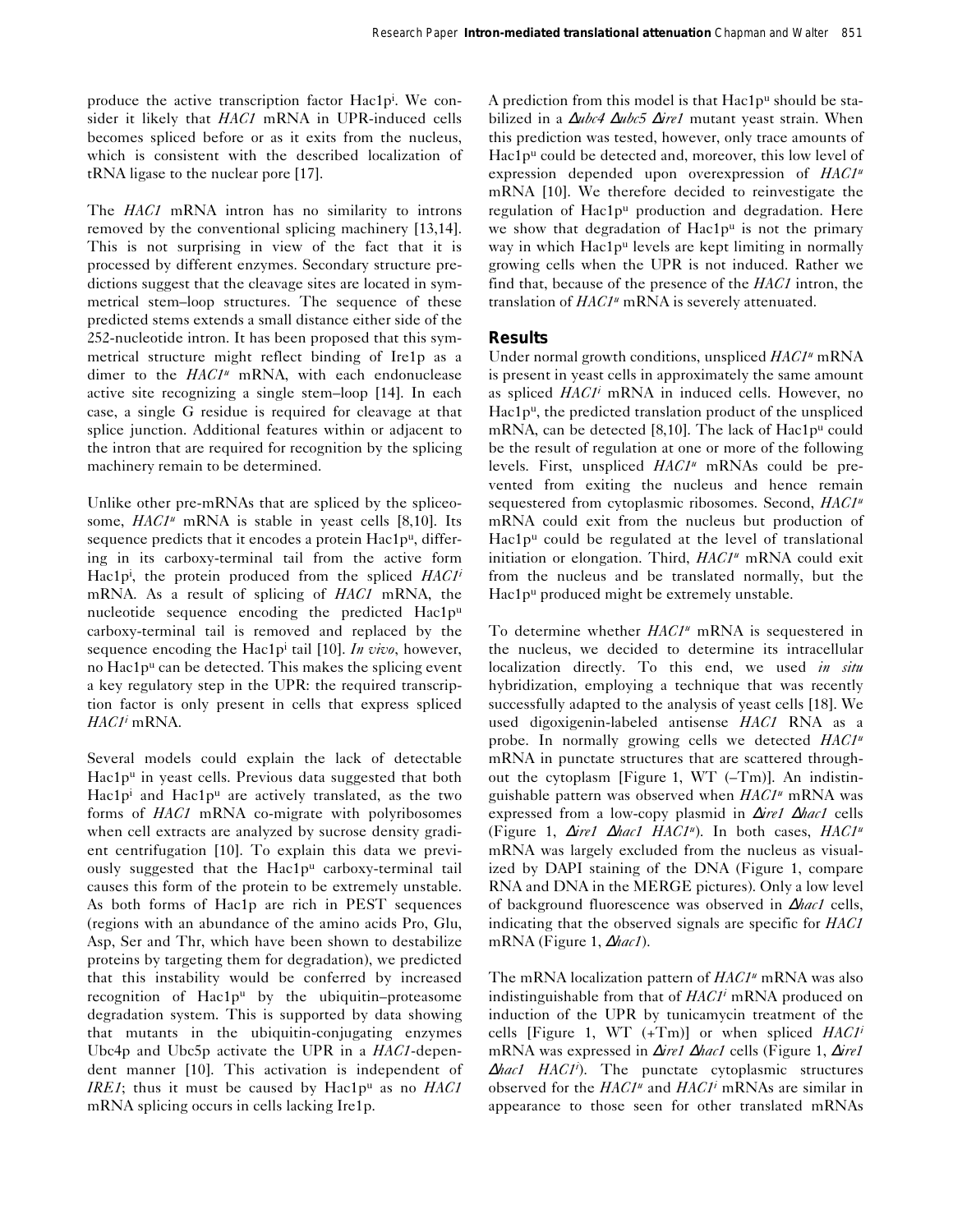



Both forms of *HAC1* mRNA are released from the nucleus. Logarithmically growing ∆*hac1* (JC408), wild-type [W303-1B grown in the absence (–Tm) or presence (+Tm) of 1 µg ml–1 tunicamycin], ∆*ire1* ∆*hac1 HAC1u* (JC416 + pJC316) and ∆*ire1* ∆*hac1 HAC1i* (JC416 + pRC43) cells were fixed and probed for *HAC1* mRNA by *in situ* hybridization. DNA was visualized by staining with DAPI. Images were produced using an inverted Olympus microscope and deconvolved using DeltaVision software.

using this technique [18] and presumably represent cytoplasmic clusters of polyribosomes. These data show that *HAC1<sup>u</sup>* mRNA, unlike other spliced mRNAs, is efficiently released from the nucleus in its unspliced form.

Previous data indicated that *HAC1<sup>u</sup>* mRNA co-migrates with polyribosomes on sucrose density gradients [10]. This, together with the cytoplasmic localization of the mRNA shown in Figure 1, suggests that translation of *HAC1<sup>u</sup>* mRNA is properly initiated. However, despite this apparent association of *HAC1u* mRNA with ribosomes, no Hac1pu is detectable in cell extracts (see Figure 3b, lane 1), even upon prolonged exposure of the blot. One possible explanation (which we previously favored [10]) is that Hac1p<sup>u</sup> is extremely unstable and thus is degraded as soon as it is produced. Alternatively, however, the presence of the intron in *HAC1<sup>u*</sup> mRNA could somehow attenuate translational elongation. According to computer algorithms, the intron is predicted to fold into a tight secondary structure that ribosomes may have difficulties traversing (C. Patil and P.W., unpublished observation).

If actively translating ribosomes are indeed stalled by the *HAC1u* mRNA intron, then each ribosome should have a nascent Hac1 peptide associated with it. It is unlikely that these chains would be detected in whole-cell extracts by western blotting, as they would be low in number and heterogeneous in size. Thus, to ask whether nascent Hac1 peptides are present, we used an indirect approach. Extracts from uninduced cells expressing a version of Hac1p tagged at the amino terminus with a hemagglutinin (HA) epitope [10] and, as a control, untagged Hac1p, were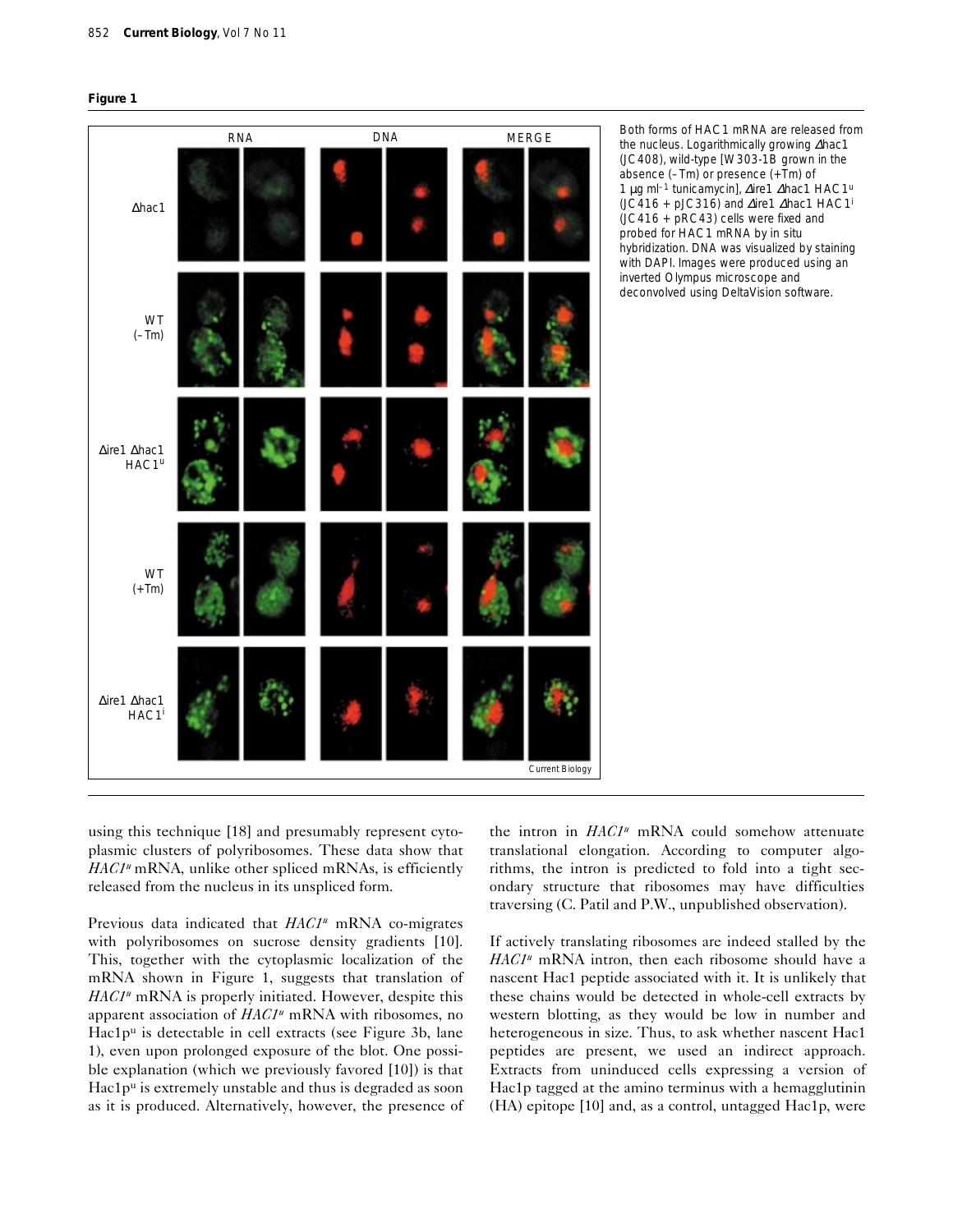subjected to immunoprecipitation using a monoclonal anti-HA antibody (Figure 2). If nascent Hac1 peptide chains are present, the antibody should bind and precipitate them together with the ribosomes and the mRNA to which they are tethered. Indeed, northern analysis shows that *HA-HAC1<sup>u</sup>* mRNA could be selectively precipitated (Figure 2, lane 5). Quantitation of the northern blot shows that 80%

**Figure 2**



The amino-terminal peptide of Hac1p<sup>u</sup> is synthesized. Extracts were prepared from wild-type cells (lanes 1,4) and from ∆*hac1* cells expressing HA-tagged *HAC1u* mRNA from a plasmid (pJC316) (lanes 2,3,5). Immunoprecipitations were carried out using  $α$ -HA antibody as described in Materials and methods. RNA was extracted from both the starting material (cell extract) and the immunoprecipitations (IP) and subjected to northern analysis. Note that the extracts from the HAtagged and untagged strains were of different concentrations. For each sample, however, the material in lanes 3–5 was derived from exactly twice the amount loaded in lanes 1 and 2, respectively. The data were quantitated using a Biorad PhosphorImager (lower panel). The blot was stripped after probing for *HAC1* mRNA and *KAR2* mRNA and reprobed for *ACT1* mRNA. The small amount of remaining *HAC1* signal was subtracted before quantitating the *ACT1* mRNA signal, as they have similar mobilities.

of the *HA-HAC1* mRNA present in the cell extract was precipitated, as compared with only 15% and 13% of *KAR2* and *ACT1* mRNAs, respectively (Figure 2, bottom). As expected, only background levels of *HAC1u* mRNA were precipitated from extracts of cells bearing untagged *HAC1* (Figure 2, lane 4). This data suggests that most of the cellular *HAC1u* mRNA is indeed functionally engaged with ribosomes, at least some of which have synthesized the amino terminus of Hac1pu. This is consistent with the cosedimentation of *HAC1<sup>u</sup>* mRNA with poly-ribosomes [10].

To determine whether the *HAC1u* mRNA intron blocks translation of full-length Hac1pu, we expressed a chimeric mRNA encoding Hac1p<sup>u</sup>, in which sequences corresponding to most of the intron and the entire 3′ untranslated region (UTR) were replaced by the unrelated *ACT1* mRNA 3′ UTR (Figure 3a, *HAC1ua* mRNA). Induction of the UPR with tunicamycin has no effect on the mobility of the RNA (Figure 3b, middle panel, lanes 3,4), indicating that the 5′ splice site that remains in *HAC1ua* mRNA is not recognized by the activated Ire1p endonuclease. Surprisingly, we found that cells expressing *HAC1ua* mRNA abundantly produce Hac1p<sup>u</sup>, which forms a heterogeneous population that can be resolved into four discrete bands on SDS–PAGE (Figure 3b, top panel, lanes 3,4). In contrast, two different species are consistently observed for Hac1p<sup>i</sup>, either when expressed from a wild-type *HAC1* mRNA in UPR-induced cells (Figure 3b, top panel, lane 2) or when expressed constitutively from a corresponding chimeric mRNA in which the spliced *HAC1i* coding sequence is followed by the *ACT1* 3′ UTR (Figure 3b, top panel, lanes 5, 6). A preliminary characterization of these bands using *in vivo* phosphate labeling and phosphatase treatments suggests that the different forms represent differently phosphorylated species of the primary Hac1p translation products, indicated with arrow heads in Figure 3b (R.E.C. and P.W., unpublished observations). These phosphorylation events occur independently of the status of the UPR as they are observed in equal prominence in untreated and tunicamycin-treated cells (Figure 3b, lanes 3–6). These forms are independent of UPR activation, as they are also observed in *IRE1*-deleted cells (data not shown). Although the Hac1 $p^u$  is produced in similar abundance as Hac1pi , the UPR is only partially induced in these cells (Figure 3c, compare *HAC1ua* to *HAC1ia*), indicating that the transcriptional activation activity of Hac1pu is constitutively lower, possibly owing to the additional phosphorylation events.

Thus, while the multiplicity of the different protein species leads to an unexpectedly complex expression pattern, it is nevertheless clear from these data that Hac1pu, when produced, is present at significant concentrations in cells. This suggests that  $Hac1p<sup>i</sup>$  and  $Hac1p<sup>u</sup>$  may have similar stabilities, and argues against our previously proposed model that Hac1p<sup>u</sup> is an exceedingly unstable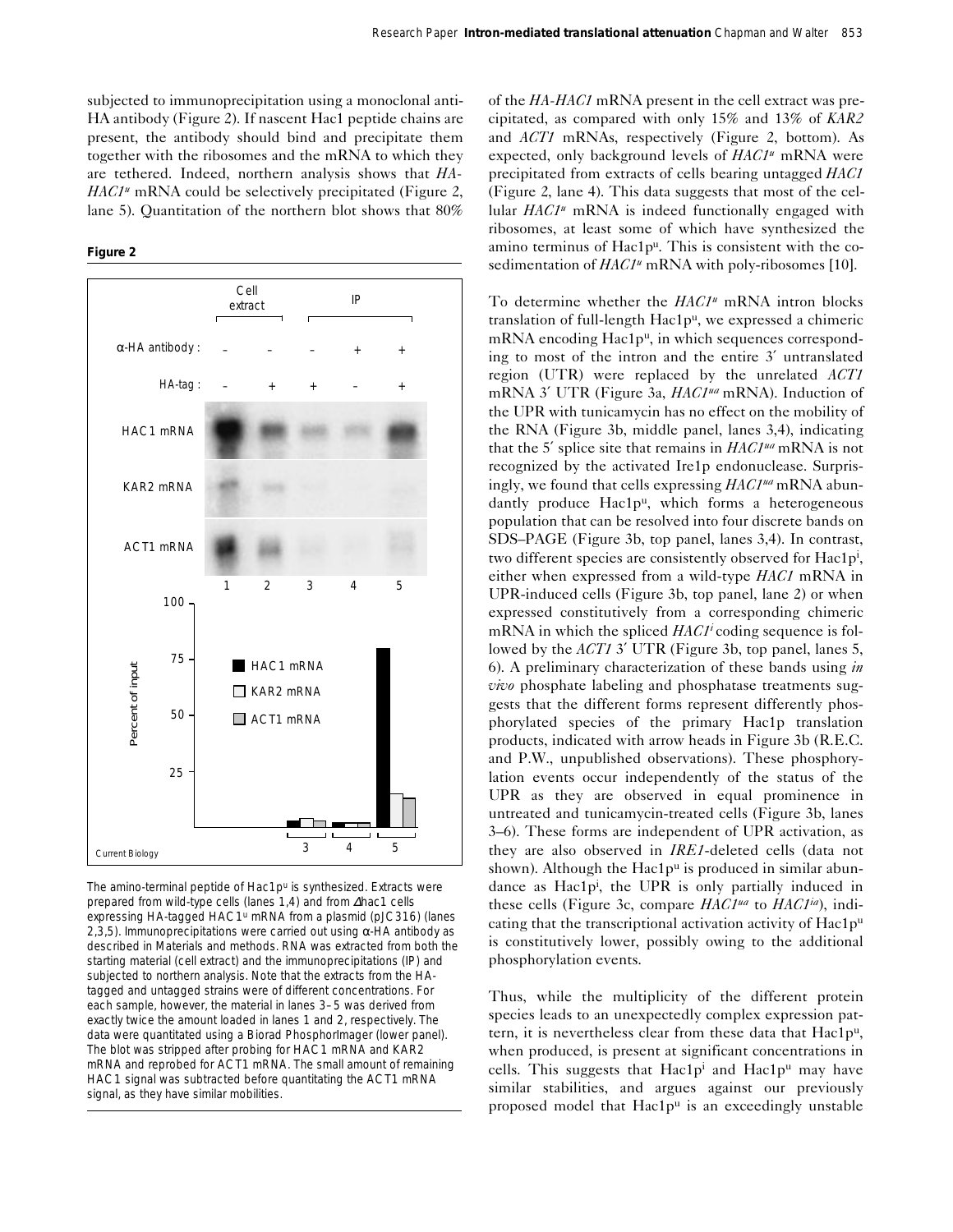



The *HAC1<sup>u</sup>* mRNA intron is necessary to attenuate translation of Hac1p<sup>u</sup>. **(a)** Schematic representation of the different forms of *HAC1* mRNA expressed. *HAC1u* mRNA is the unspliced form of *HAC1* mRNA. *HAC1i* mRNA is produced in *IRE1* cells by splicing of HAC1<sup>u</sup> mRNA at the junctions indicated. *HAC1ua* mRNA has most of the intron and 3′ UTR of *HAC1u* mRNA replaced by the *ACT1* 3′ UTR. It retains the *HAC1u* mRNA 5′ splice junction. *HAC1ia* mRNA has the *HAC1i* mRNA 3′ UTR replaced by the *ACT1* 3′ UTR. \* Denotes the first in-frame stop codon in each mRNA. **(b)** Protein and RNA analysis of strains expressing the mRNAs described in (a). Log-phase ∆*hac1* cells (JC408) expressing: HA-tagged *HAC1u* (pJC316), *WT* lanes 1 and 2; HA-tagged *HAC1ua* (pJC834), lanes 3 and 4; or HAtagged *HAC1ia* (pRC43), lanes 5 and 6; were grown for 1 h in the presence or absence of 1  $\mu$ g m $-1$  tunicamycin (Tm) and harvested. Hac1p was detected by western blot analysis using  $α$ -HA antibodies. The primary translation product in each lane is indicated with a ∆. The difference in amount of Hac1p<sup>u</sup> in lane 3 compared to lane 4 is not significant and is due to unequal loading of the gel. RNA was analyzed by northern hybridization using a labeled *HAC1* probe. The different forms of the *HAC1* mRNA have different mobilities as indicated. The blot was then stripped and reprobed with a labeled *ACT1* probe as a loading control. **(c)** The strains used in (b) were grown for 4 h in the presence or absence of 1  $\mu$ g ml<sup>-1</sup> tunicamycin (Tm) before β-galactosidase levels were determined. The values represent the average of two independent experiments that were within 7% of one another.

protein [10]. To address this issue conclusively, we measured the rates of degradation of Hac1p<sup>i</sup> and Hac1p<sup>u</sup> directly. To this end, we treated cells expressing either protein constitutively with cycloheximide to prevent further translation and then measured the rate of decrease in protein level over time. Figure 4 shows that major forms of Hac1 $p^u$  and Hac1 $p^i$  have indistinguishable degradation rates, with a half-time of about 2 min. These data therefore rule out protein degradation as the primary cause of the marked absence of Hac1pu in normally growing yeast cells, and support the alternative model suggesting that the presence of the intron in *HAC1u* mRNA prevents its translation, although the *HAC1u* mRNA is engaged in polyribosomes.

One obvious possibility is that ribosomes stall on *HAC1u* mRNA because of potential structural barriers at the intron–exon junction. *HAC1ua* mRNA, however, contains

the unaltered 5′ splice junction, indicating that additional sequences in the intron are required to yield its inhibitory effects. Such sequences would not be part of the open reading frame *per se*, suggesting that it might be possible to change their position in the mRNA while maintaining the inhibitory effects of the intron. To test this intriguing possibility, we fused the *HAC1* intron (including some short flanking sequences, see Materials and methods) behind the stop codon of the spliced *HAC1i* open reading frame to produce the chimeric *HAC1ia+int* gene (Figure 5a). In cells transformed with a plasmid bearing this synthetic gene, *HAC1ia+int* mRNA is produced but is not recognized as a substrate by activated Ire1p endonuclease and thus is not spliced in the presence of tunicamycin (Figure 5b, middle panel, lanes 3,4). The presence of the intron in the 3′ UTR of this mRNA, however, completely prevents the appearance of  $Hac1p<sup>i</sup>$  (Figure 5b, top panel, compare lanes 1 and 2 with lanes 3 and 4). It was important to determine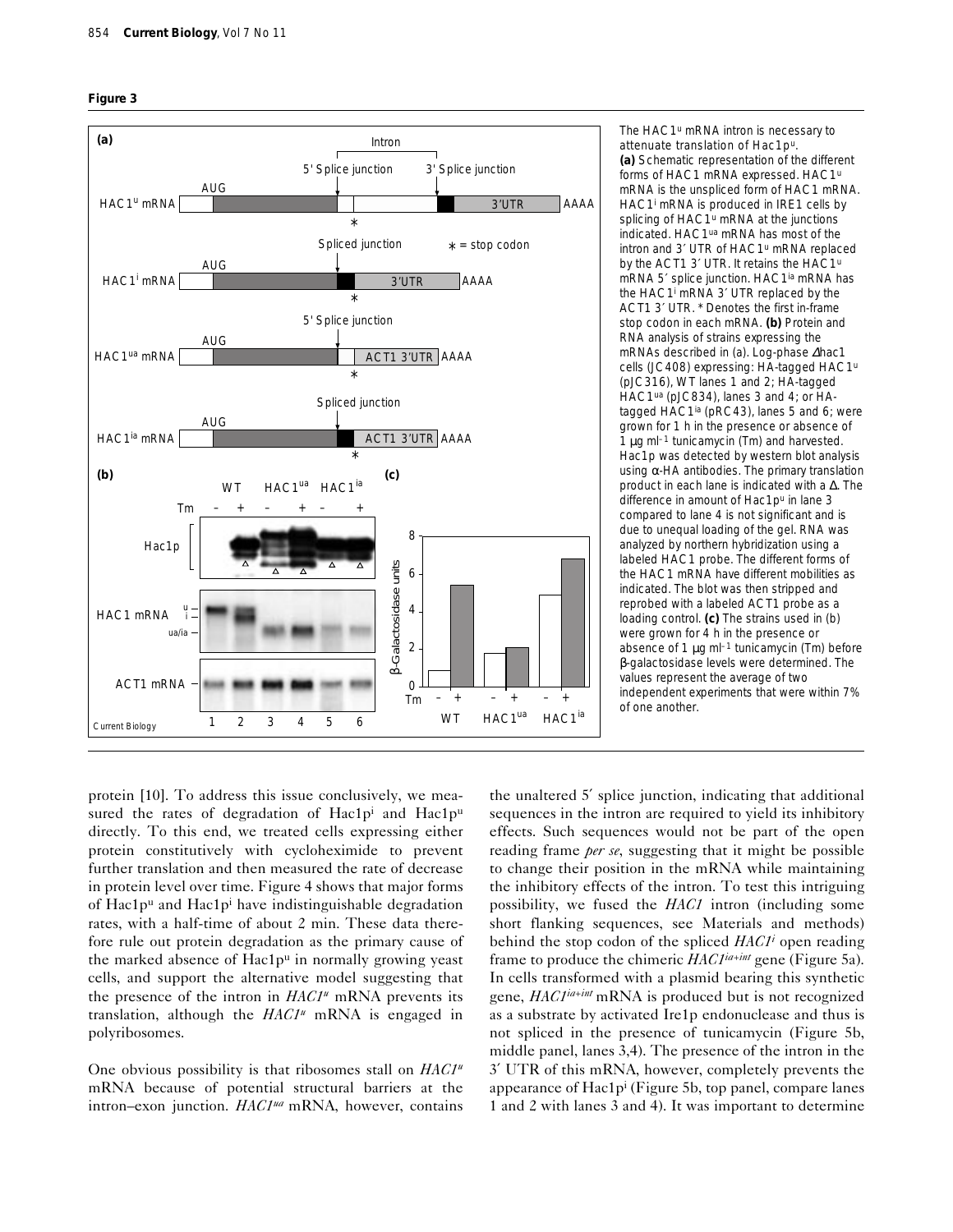



Both forms of Hac1p have a similar rate of degradation. ∆*hac1* (JC408) cells expressing either HA-tagged Hac1pua (pJC834) or HAtagged Hac1pia (pRC43) were grown to log phase. Cycloheximide was added to a concentration of 1 mg  $ml<sup>-1</sup>$  at time 0, and samples were frozen in liquid nitrogen at the times indicated. Hac1p was detected by western blot analysis using  $\alpha$ -HA antibodies. The blots from two separate experiments (values within 5% of one another) were quantitated using NIH imaging software.

whether the chimeric *HAC1ia+int* mRNA is associated with polyribosomes. To this end, we prepared extracts from cells expressing *HAC1ia+int* or the control *HAC1ia* gene and fractionated them by sucrose density gradient centrifugation to display polyribosome profiles (Figure 5c). The ultraviolet absorbance profile demonstrates that intact polyribosomes were present in these extracts. Moreover, both the *HAC1ia+int* and *HAC1ia* mRNAs were recovered near the bottom of the gradient in the same fractions as polyribosomes. This data indicates that translation of both the *HAC1ia+int* and *HAC1ia* mRNAs is initiated. Thus we conclude that the *HAC1* intron prevents translation of the adjacent open reading frame encoding Hac1pi .

This surprising result raised the question of whether specific sequences within the *HAC1* mRNA are required for the translational attenuation afforded by the *HAC1* intron. To test this notion, we transplanted the *HAC1* intron into the 3′ UTR of a completely unrelated gene encoding the green fluorescence protein (GFP). We monitored expression of this synthetic gene and of the

parent intron-less control construct by direct fluorescence microscopy. The data in Figure 6a show that GFP fluorescence is detected only in cells that express the intron-less control construct (GFP–INT). GFP fluorescence is absent in cells expressing the *HAC1* intron-containing GFP mRNA (GFP+INT). Both GFP–INT and GFP+INT mRNAs co-migrate with polyribosomes during sucrose density gradient centri-fugation (Figure 6b). Thus, these results show that the presence of the *HAC1* intron is sufficient to attenuate translation of an unrelated mRNA into which it has been inserted.

# **Discussion**

Here we describe a new mechanism by which translation of a cytoplasmically localized mRNA can be severely attenuated. We have identified the *HAC1* mRNA intron as an element that is both necessary and sufficient to prevent synthesis of full-length protein from polyribosome-associated mRNAs. Physiologically, this mechanism has an important regulatory role by preventing synthesis of the transcription factor Hac1p in cells in which the UPR is not induced.

Data presented here show that — unlike other spliced mRNAs — the unspliced form of *HAC1* mRNA, *HAC1u* mRNA, is not retained in the nucleus. This is consistent with the previous observation that most of the cellular *HAC1<sup>u</sup>* mRNA is engaged on polyribosomes [10], as concluded from co-migration of *HAC1<sup>u</sup>* mRNA with the heavy polyribosome fraction on sucrose density gradients and the association of the mRNA with nascent Hac1 peptides, as suggested from the data shown in Figure 2. It still remains formally possible that *HAC1u* mRNA may be associated with another cytoplasmic complex of the same size as polyribosomes, although such a complex would be huge — equivalent in size to 10–20 ribosomes or 50–100 megadaltons. The results of the immunoprecipitation experiments in Figure 2 would then be explained by synthesis of a small amount of Hac1pu which then associates with this large complex. If this were the case, translational attenuation would be at the level of initiation. We consider this possibility unlikely, however, and favor the notion that *HAC1u* mRNA is initiated into functional translation complexes. This interpretation is also consistent with the fact that the 5′ portions of both unspliced *HAC1u* mRNA and spliced *HAC1i* mRNA are identical, suggesting that these mRNAs should be recognized as equivalent by translation initiation factors.

A most surprising result of our studies is that the intron still exerts its inhibitory effect when transplanted into mRNA regions beyond a stop codon, that is into the 3′ UTR of the spliced *HAC1i* mRNA or into the 3′ UTR of the completely unrelated GFP mRNA. Thus the intron inhibits translation of an adjacent open reading frame, implying that translational attenuation is not as simple as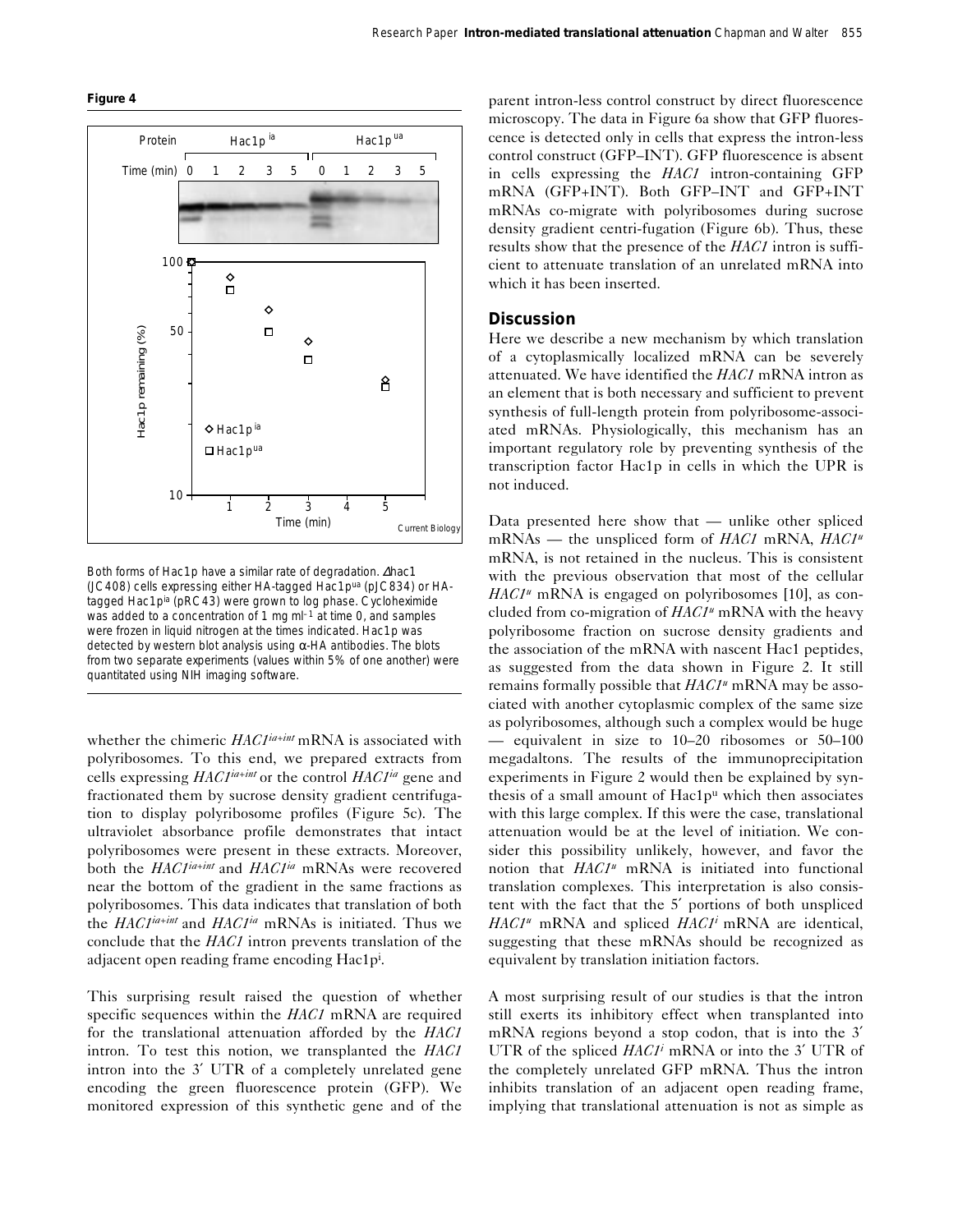



The *HAC1*<sup>u</sup> mRNA intron is sufficient to prevent translation of Hac1p<sup>i</sup>. **(a)** Schematic representation of the different forms of *HAC1* mRNA expressed. *HAC1ia* mRNA is as described in Figure 3a. *HAC1ia+int* mRNA has the *HAC1u* mRNA intron plus predicted stem structures (see Materials and methods) inserted between the *HACia* mRNA stop codon and *ACT1* 3′ UTR. \* Denotes the first in-frame stop codon in each mRNA. **(b)** Protein and RNA analysis of strains expressing the mRNAs described in (a). Log-phase ∆*hac1* cells (JC408) expressing: HA-tagged *HAC1ia* (pRC43), lanes 1,2; or HA-tagged *HAC1ia+int* (pRC46), lanes 3,4; were grown for 1 h in the presence or absence of 1  $\mu$ g m $l^{-1}$  tunicamycin (Tm) and harvested. RNA and protein were

analyzed exactly as described in Figure 3b. **(c)** Northern analysis of the distribution of *HAC1ia* and *HAC1ia+int* mRNAs in polyribosomes from extracts of the cells described in (b). Each ultraviolet (UV) profile corresponds to the northern blot directly beneath it. Cell extracts were centrifuged on 7–47% sucrose gradients and fractionated using an ISCO gradient fractionator. A UV absorbance profile was recorded by scanning at 254 nm to display the polyribosome profile. RNA was isolated from individual gradient fractions and subjected to northern analysis. The position of the 80S monosome peak and the direction of sedimentation are indicated. L, load fraction applied to the gradient.

ribosomes stalling at the exon–intron junction or within the portions of the intron that are part of the open reading frame on *HAC1u* mRNA.

We note that the transplanted intron is not sufficient to confer *IRE1*-dependent splicing on the chimeric mRNA. This suggests that additional sequences adjacent to the predicted stems are required for recognition by the splicing machinery. Once the minimal sequence required for splicing has been identified, we expect that this element will provide a useful system for experimentally regulating expression of genes in eukaryotic cells.

The molecular interactions that stall the translating ribosome remain to be determined. In principle, we can envisage two different scenarios (Figure 7). First, according to a 'distance effect' model, elements of the intron may fold into a structure that loops back towards the open reading frame of the mRNA, contacts translating ribosomes and, by an unknown mechanism, impedes their progression. Second, according to a 'direct effect' model, ribosomes may be directly halted when traversing the intron. Not all ribosomes may dissociate at the stop codon after completion of translation of the open reading frame and some may therefore continue to traverse the 3′ UTR. Structural features of the intron might inhibit progression of ribosomes that arrive there, causing following ribosomes to run into these stalled ribosomes. Eventually, the region of the mRNA preceding the block becomes filled with stationary ribosomes. Once the stop codon is covered, no more protein would be produced. Using techniques previously developed in this laboratory [19], we can now map the position of stalled ribosomes on the mRNA and thereby address these different possibilities directly.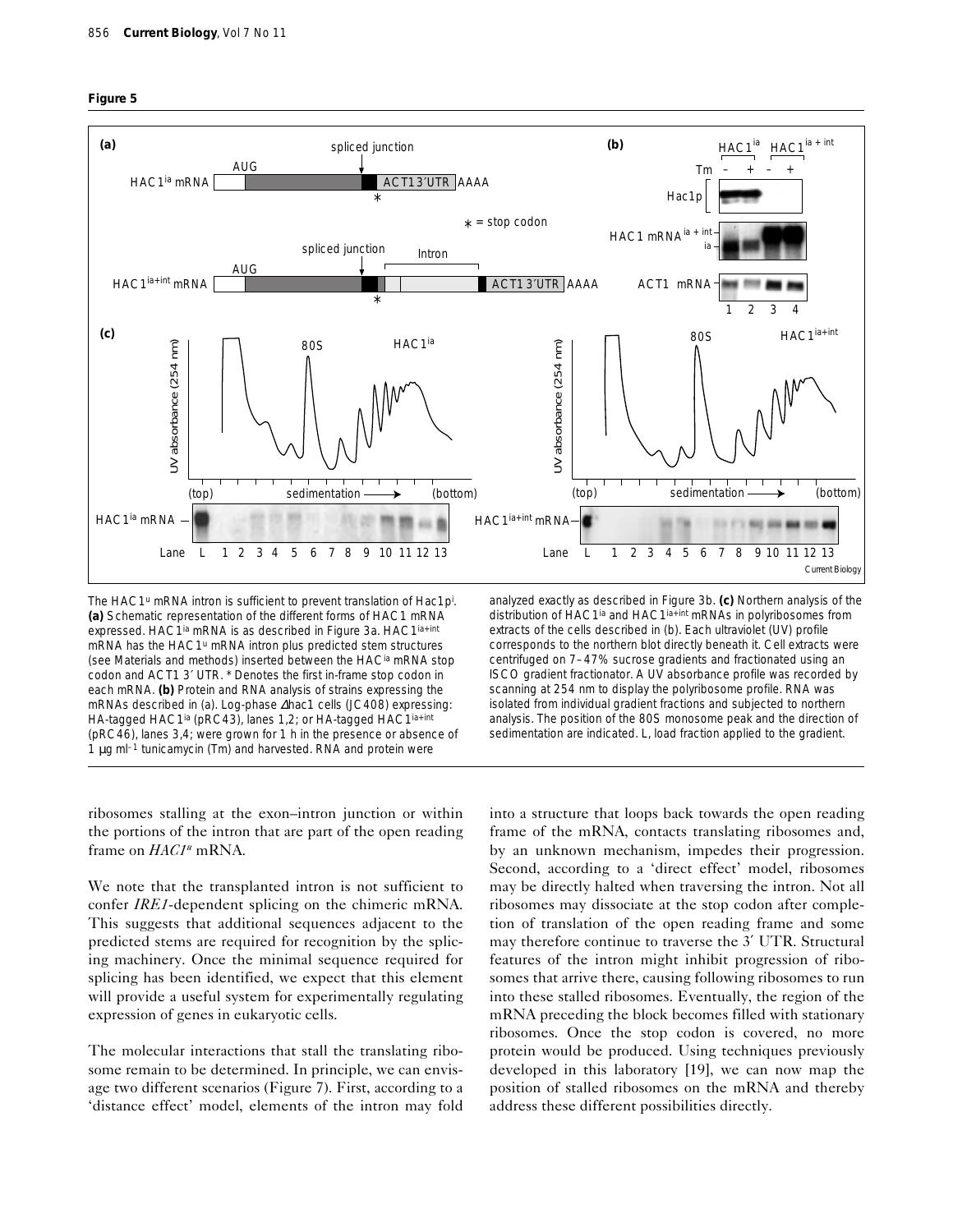#### **Figure 6**

The *HAC1<sup>u</sup>* mRNA intron is sufficient to prevent translation of the unrelated GFP message. **(a)** Wild-type yeast strains (W303- 1A) expressing green fluorescent protein either minus (GFP–INT, pRC47) or plus the *HAC1* mRNA intron inserted into the 3′ UTR (GFP+INT, pRC48) were grown to log phase, then visualized directly using fluorescence and bright field microscopy. **(b)** Northern analysis of the distribution of *GFP–INT* and *GFP+INT* mRNAs in polyribosomes from extracts of cells described in (a). Polyribosomes were analyzed as described in Figure 5c.



Whatever the mechanism of translational attenuation, it must allow for a small degree of readthrough. The low amount of protein produced would be below our levels of detection, yet have sufficient activity to allow us to detect upregulation of a highly sensitive UPRE–reporter gene construct. This would explain two previously published observations [10]. First, *HAC1* was identified as a high-copy activator of the UPR in an ∆*ire1* strain. In this background





Models for translation attenuation by the *HAC1u* mRNA intron.

the *HAC1* mRNA remains unspliced, so the low level of UPR activity detected must have come from leaky translation of the overexpressed mRNA. Second, a sensitive UPRE–reporter is activated in a ∆*ire1* ∆*ubc4* ∆*ubc5* strain [10]. In this strain background, we detected a low amount of Hac1pu upon overexpression. Here we show that both Hac1p<sup>i</sup> and Hac1p<sup>u</sup> are similarly unstable proteins with a cellular half-time of only 2 min, suggesting that the very low levels of Hac1pu and the Hac1p activity in the ∆*ire1* <sup>∆</sup>*ubc4* ∆*ubc5* strain are a result of stabilization of the small amount of protein arising from translational readthrough.

Most other unspliced pre-mRNAs are retained in the nucleus, where they are rapidly degraded, raising the question of why cells attenuate production of Hac1pu at the level of translation of its mRNA. It is possible that translational attenuation supplies cells constitutively with a low level of Hac1p, possibly to sustain a beneficial lowlevel activation of UPRE-dependent transcription. When required, the activation of the *HAC1* splicing machinery enables cells to produce a large amount of active transcription factor without needing to alter the level of *HAC1* transcription.

It is also possible that cells have some mechanism for increasing the amount of Hac1pu translated, independently of activation of Ire1p. As previously discussed [20], this might provide a quick alternative pathway for induction of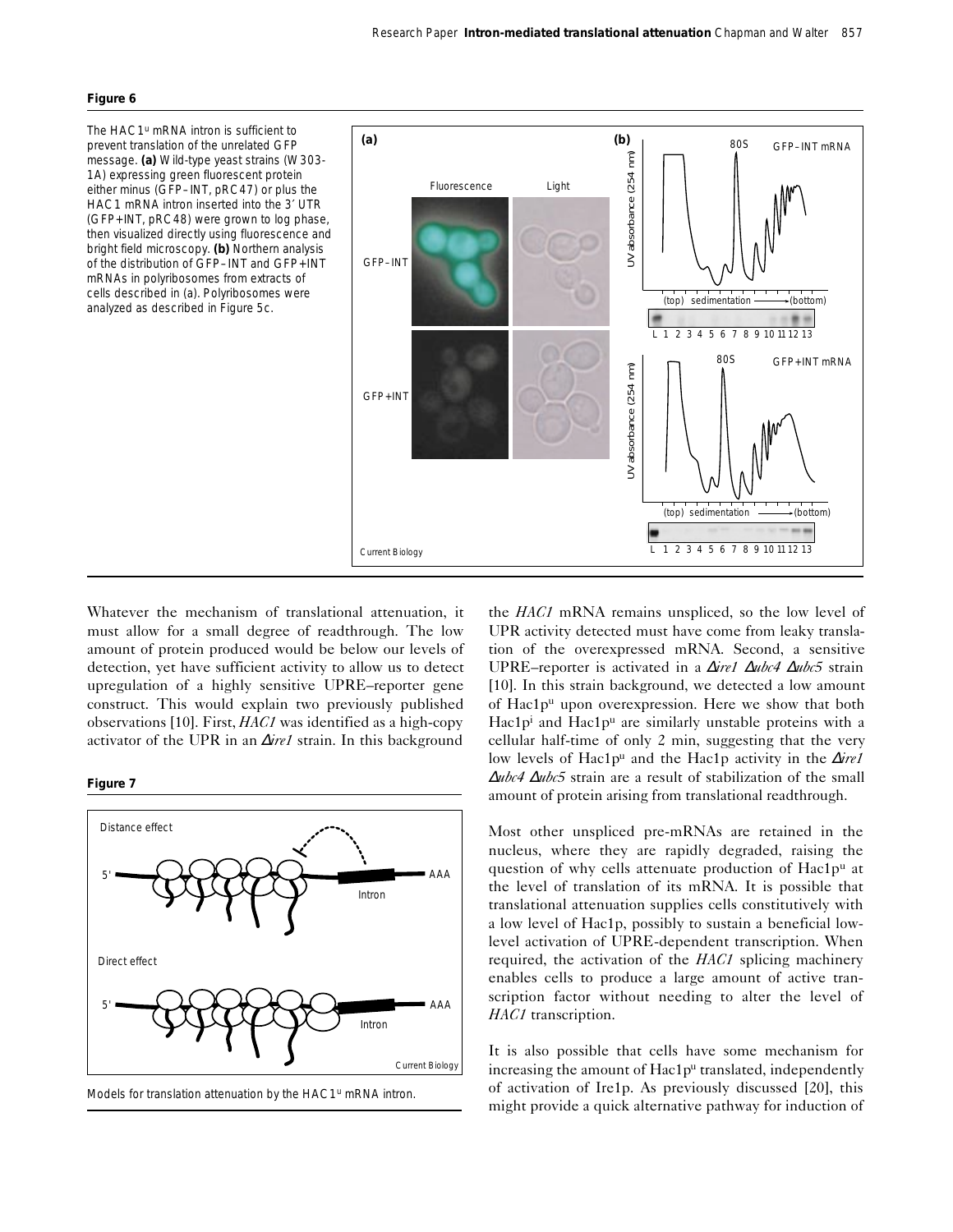the UPR, in addition to the *HAC1* mRNA splicing reaction, which produces a potentially slower, but sustained, response. Alternatively, Hac1p might have an as yet unanticipated role(s) in the cell. In particular, we have shown here that Hac1p<sup>u</sup>, when produced, is modified and is active in inducing the UPR in a different way from Hac1p<sup>i</sup>. As shown for other members of the bZIP family of transcription factors (for example see [21]), Hac1p has the potential for interacting with more than one partner and thus could differentially regulate the promoters of different genes. In support of this, we have shown, for example, that the induction of UAS*INO*-controlled genes occurs by a different mechanism and has different kinetic consequences from the induction of UPRE-controlled genes [20]. Furthermore, *HAC1* was originally identified as a gene that is upregulated at meiosis, producing an elevated level of unspliced *HAC1u* mRNA [22]. This may suggest a still unknown role for Hac1pu in meiosis and/or sporulation. There are thus many possible reasons why cells may attenuate the translation of *HAC1u* mRNA and these remain to be addressed. Our studies to date, however, have revealed an unprecedented mechanism of translational regulation and thereby expanded the cellular repertoire of mechanisms for post-transcriptional gene regulation.

# **Materials and methods**

*Media and general methods* All were as described previously [10].

#### *RNA* in situ *hybridization*

This method is modified from the recently published development of this technique [18]. Yeast cultures were grown to  $OD<sub>600</sub>$  0.5-1.0, then fixed in 4% formaldehyde for 1 h. After washing twice in water, cells were spheroplasted in 0.1 M KPO<sub>4</sub>, 0.12 M sorbitol, 30 mM 2-mercaptoethanol, 40 µg ml–1 zymolyase 100T, 40 U ml–1 RNasin for 15 min at 37°C. The spheroplasts were washed twice in 0.1 M  $KPO<sub>4</sub>/O.12$  M sorbitol, then placed on polylysine-coated glass slides. The slides were then washed twice in 50% formamide, 5x SSC. Prehybridization was carried out for 1 h at 60°C, using 50% formamide, 5x SSC, 1 mg ml–1 yeast tRNA, 100 µg ml–1 heparin, 1x Denhardt's solution, 0.1% Tween 20, 0.1% Triton X-100 and 5 mM EDTA. Digoxigenin-labeled *HAC1* probe was added to 0.5  $\mu$ g m $-1$ , and the slides incubated at 60°C overnight in a humidified chamber. Digoxigenin-labeled antisense-*HAC1* probe was generated using an Ambion Megascript Kit, according to the manufacturers' instructions. After incubation with probe, the slides were washed five times in 0.2x SSC, and blocked in PBS, 0.1% Triton X-100, 5% fetal bovine serum. Alkaline-phosphatase conjugated anti-digoxigenin antibody (Boehringer Mannheim) was added to the slides in blocking buffer at 1:5000, and incubated for 1 h at 37°C. Slides were washed five times in 0.1 M Tris pH 7.5, 0.15 M NaCl, 0.05% Tween-20, and twice in 0.1 M Tris pH 8.0, 0.1 M NaCl, 0.01 M  $MgCl<sub>2</sub>$ . A fluorescent precipitate specific for alkaline phosphatase activity was generated using the HNPP fluorescent detection kit (Boehringer Mannheim). Reactions were carried out for 15 min, then the slides were washed twice in water. Cells were stained with 1 mg ml–1 DAPI in PBS for 10 min, washed, then mounted in 0.01 M Tris pH 8.4, 90% glycerol, 1 mg ml–1 *p*-phenylenediamine.

#### *Northern analysis*

Total cellular RNA was isolated and analyzed using previously described techniques [10]. All probes were made with [α-32P]dCTP using the Ready-To-Go DNA-labeling kit (Pharmacia). The *HAC1* and *ACT1* fragments used for labeling were generated by PCR of either the complete *HAC1* open reading frame, or a 1 kb fragment of *ACT1*.

#### *Western blot analysis*

Protein was extracted from log-phase yeast as previously described [10]. Western blots were probed using a commercially available anti-HA ascities fluid (Babco) at 1:5000 in PBS 2% milk 0.5% Tween 20. Peroxidase-conjugated secondary antibody was purchased from Amersham and used at 1:5000. Signal was detected using enhanced chemiluminescence (ECL, Amersham) according to the instructions of the manufacturer.

## *Microscopy*

For the RNA *in situ* analysis 50 optical sections (DAPI: 5 sec exposure; RNA: 1 sec exposure) 0.1 µm thick were collected using an Inverted Olympus microscope and then subjected to wide-field deconvolution 3D microscopy with a 100x 1.4 numerical aperture lens [23]. Data was analyzed using DeltaVision software (Applied Precision, Inc.). GFP was visualized using a Leica DMBL microscope with a 100x PL Fluotar objective. Images were acquired with an Optronics DEI-750 CCD camera using Scion Image software [24].

## *Plasmid construction*

pJC834 was constructed by ligating a 400 bp *Sal*I (blunted), *Bam*HI fragment of the *ACT1* terminator from pTS210 [25] into the *Xba*I (blunted) *Bam*HI sites of pRS313. The *HAC1* promotor and open reading frame (up to the first predicted stop codon) were generated by PCR from pJC316 [10], a *HA–HAC1*-bearing plasmid, and ligated into the *Mlu*I, *Sma*I sites of the *ACT1* terminator-containing pRS313. The PCR product was sequenced. pRC43 was generated by replacing the pJC834 *HAC1u* open reading frame (*Spe*I, *Sma*I) with the *HAC1i* open reading frame (*Spe*I, *Sma*I) described previously [10]. pRC46 was generated by inserting a PCR fragment of the *HAC1* intron plus stem (nucleotides 625–924) behind the *HAC1i* stop codon. The GFP open reading frame was generated by PCR and used to replace the *Spe*I, *Sma*I fragment in either pRC46 or pRC43, thus generating plasmids pRC47 and pRC48 encoding GFP in the presence and absence of the *HAC1* intron in the 3′ UTR, respectively.

#### *Polyribosome analysis*

Cell extracts and gradients were prepared as described previously [26]. Fractions were extracted three times with phenol/chloroform and RNA precipitated with isopropanol before northern analysis.

#### *Native polyribosome immunoprecipitation*

Cell extracts were prepared as described previously [26]. Cell extract (50  $\mu$ I from 50 ml starting yeast culture, OD<sub>600</sub> 0.8) was layered on top of a sucrose cushion [0.5 M sucrose, 25 mM Tris pH 7.0, 12 mM  $Mg(OAc)<sub>2</sub>$ , 150 mM KOAc] and spun in a TLA100 Beckman ultracentrifuge at 60,000 r.p.m. for 60 min to pellet ribosomes. The ribosomal pellet was resuspended in 100 µl buffer A (10% glycerol, 0.2 M sorbitol, 25 mM Tris pH 7.0, 12 mM  $Mg(OAc)<sub>2</sub>$ , 150 mM KOAc, 1000 U ml<sup>-1</sup> RNasin) and precleared with 25 µl protein A-Sepharose. Anti-HA ascites fluid (2  $\mu$ l) (Babco) was added, and incubated for 1 h on ice, followed by precipitation with 25 µl protein A–Sepharose for 15 min. The beads were washed twice in buffer A, then RNA extracted as described [10].

## **Acknowledgements**

We thank Smruti Vidwans and Peter Takizawa for their help and support with the *in situ* hybridization techniques and microscopy and Aaron Straight for the triple super brite GFP mutant clone. We also thank Ted Powers and Carmela Sidrauski for their critical comments on the manuscript and Maho Niwa, Ted Powers and Guy Cavet for helpful discussions and suggestions while this work was being carried out. This work was supported by a postdoctoral fellowship from the Wellcome Trust of Great Britain to R.E.C. and by grants from the NIH. P.W. is an Investigator of the Howard Hughes Medical Institute.